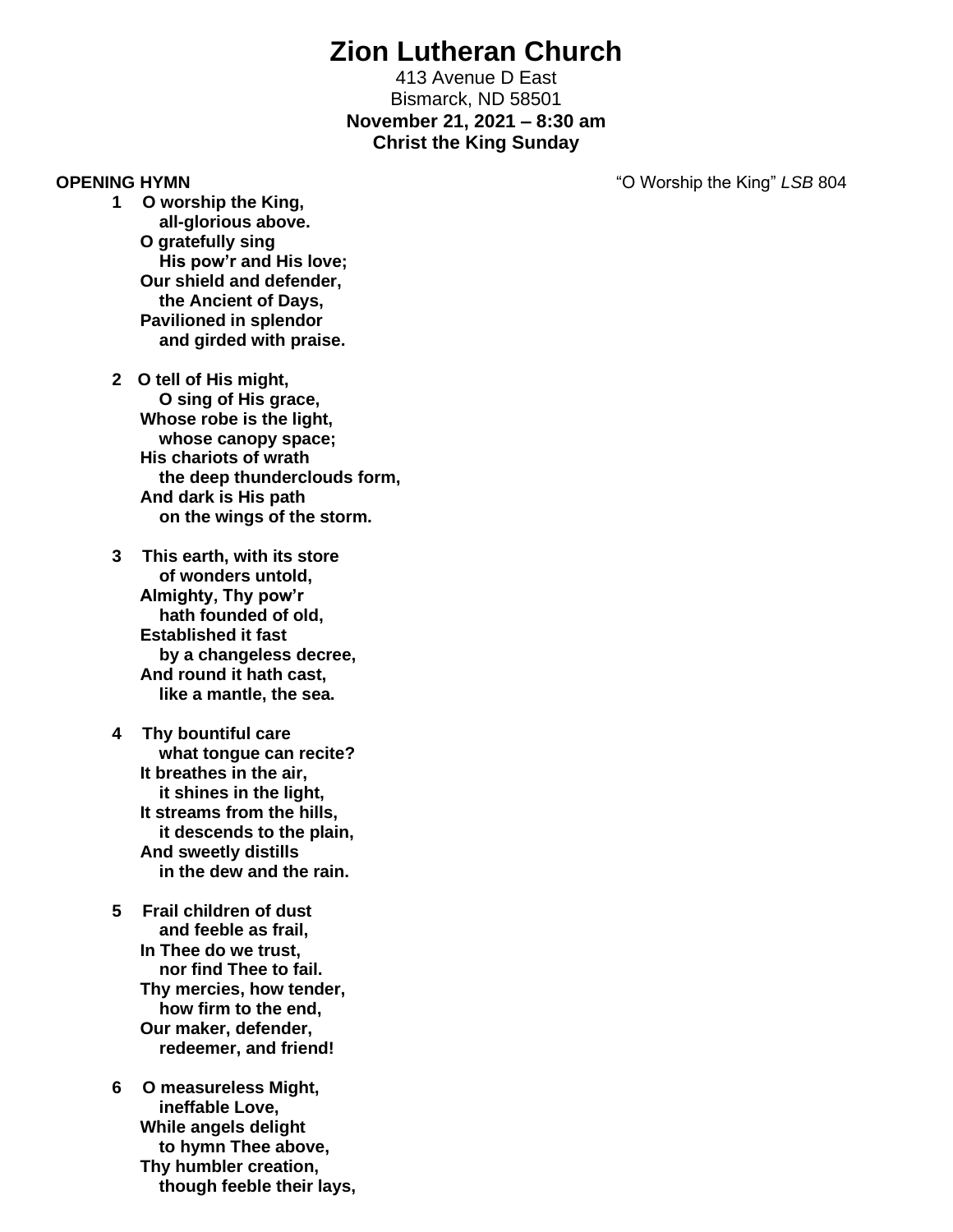# **With true adoration**

 **shall sing to Thy praise.**

Text: Public domain

# **INVOCATION**

- P In the name of the Father and of the + Son and of the Holy Spirit.
- **C Amen.**

# **EXHORTATION**

- P If we say we have no sin, we deceive ourselves, and the truth is not in us.
- **C But if we confess our sins, God, who is faithful and just, will forgive our sins and cleanse us from all unrighteousness.**

# **CONFESSION OF SINS**

- P Let us then confess our sins to God our Father.
- **C Most merciful God, we confess that we are by nature sinful and unclean. We have sinned against You in thought, word, and deed, by what we have done and by what we have left undone. We have not loved You with our whole heart; we have not loved our neighbors as ourselves. We justly deserve Your present and eternal punishment. For the sake of Your Son, Jesus Christ, have mercy on us. Forgive us, renew us, and lead us, so that we may delight in Your will and walk in Your ways to the glory of Your holy name. Amen.**

# **ABSOLUTION**

- P Almighty God in His mercy has given His Son to die for you and for His sake forgives you all your sins. As a called and ordained servant of Christ, and by His authority, I therefore forgive you all your sins in the name of the Father and of the + Son and of the Holy Spirit.
- **C Amen.**

# **INTROIT**

We are looking forward to a new heaven and a | new earth,\*

#### **the home of | righteousness.**

"O LORD, make me know my end and what is the measure | of my days;\*

# **let me know how fleeting | I am!**

Behold, you have made my days a few | handbreadths,\*

**and my lifetime is as nothing be- | fore you.**

"And now, O Lord, for what | do I wait?\*

# **My hope | is in you.**

Deliver me from all my trans- | gressions.\*

# **Do not make me the scorn | of the fool!**

"Hear my prayer, O LORD, and give ear | to my cry;\*

# **hold not your peace | at my tears!**

Glory be to the Father and | to the Son\*

**and to the Holy | Spirit;**

as it was in the be-  $\vert$  ginning,\*

# **is now, and will be forever. | Amen.**

We are looking forward to a new heaven and a  $\vert$  new earth,<sup>\*</sup>

# **the home of | righteousness..**

# **KYRIE**

- V In peace let us pray to the Lord.
- **C Lord, have mercy.**
- V For the peace from above and for our salvation let us pray to the Lord.

# **C Lord, have mercy.**

V For the peace of the whole world, for the well-being of the Church of God, and for the unity of all let us pray to the Lord.

# **C Lord, have mercy.**

- V For this holy house and for all who offer here their worship and praise let us pray to the Lord.
- **C Lord, have mercy.**
- V Help, save, comfort, and defend us, gracious Lord.
- **C Amen.**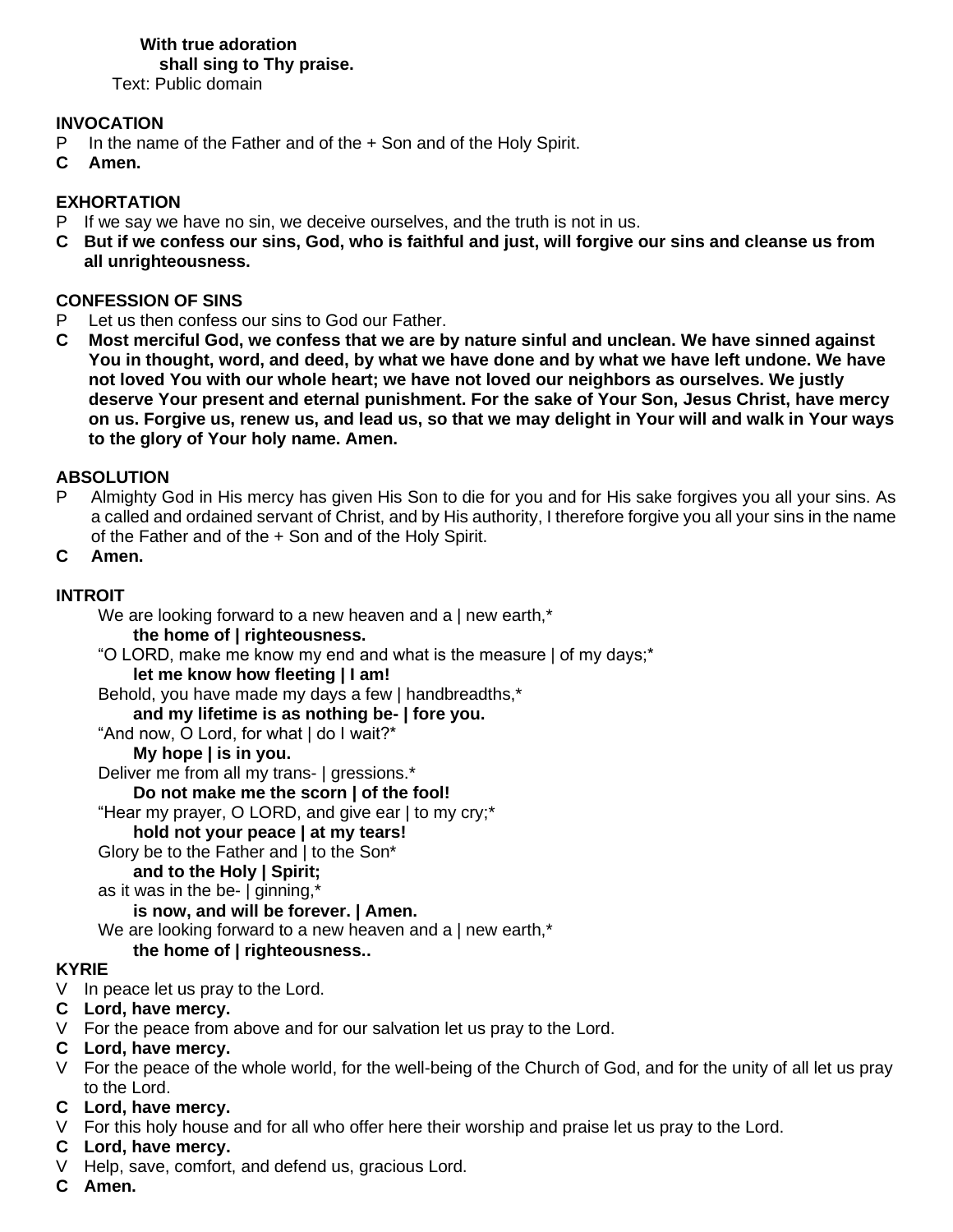# **HYMN OF PRAISE**

**This is the feast of victory for our God. Alleluia, alleluia, alleluia. Worthy is Christ, the Lamb who was slain, whose blood set us free to be people of God. This is the feast of victory for our God. Alleluia, alleluia, alleluia. Power, riches, wisdom, and strength, and honor, blessing, and glory are His. This is the feast of victory for our God. Alleluia, alleluia, alleluia. Sing with all the people of God, and join in the hymn of all creation: Blessing, honor, glory, and might be to God and the Lamb forever. Amen. This is the feast of victory for our God. Alleluia, alleluia, alleluia. For the Lamb who was slain has begun His reign. Alleluia. This is the feast of victory for our God. Alleluia, alleluia, alleluia.**

# **SALUTATION**

- V The Lord be with you.
- **C And also with you.**
- V Lord Jesus Christ, so govern our hearts and minds by Your Holy Spirit that, ever mindful of Your glorious return, we may persevere in both faith and holiness of living; for You live and reign with the Father and the Holy Spirit, one God, forever and ever.
- **C Amen.**

### **THE OLD TESTEMENT –** Isaiah 51:4–6

- 4 "Give attention to me, my people,
	- and give ear to me, my nation;
- for a law[ will go out from me,
	- and I will set my justice for a light to the peoples.
- 5 My righteousness draws near,
	- my salvation has gone out,
	- and my arms will judge the peoples;
- the coastlands hope for me,
- and for my arm they wait.
- 6 Lift up your eyes to the heavens, and look at the earth beneath;
- for the heavens vanish like smoke, the earth will wear out like a garment, and they who dwell in it will die in like manner;[b] but my salvation will be forever, and my righteousness will never be dismayed.
- V This is the word of the Lord.
- **C Thanks be to God.**

# **GRADUAL**

- V These are the ones coming out of the great tribu- | lation.\*
- **C They have washed their robes and made them white in the blood | of the Lamb.**
- V Blessèd are those whose strength is | in you,\*
- **C in whose heart are the highways to | Zion.**

# **EPISTLE READING –** *Revelation 1:4b-8 (Jesus is the Alpha and Omega)*

Grace to you and peace from him who is and who was and who is to come, and from the seven spirits who are before his throne, and from Jesus Christ the faithful witness, the firstborn of the dead, and the ruler of kings on earth. To him who loves us and has freed us from our sins by his blood and made us a kingdom, priests to his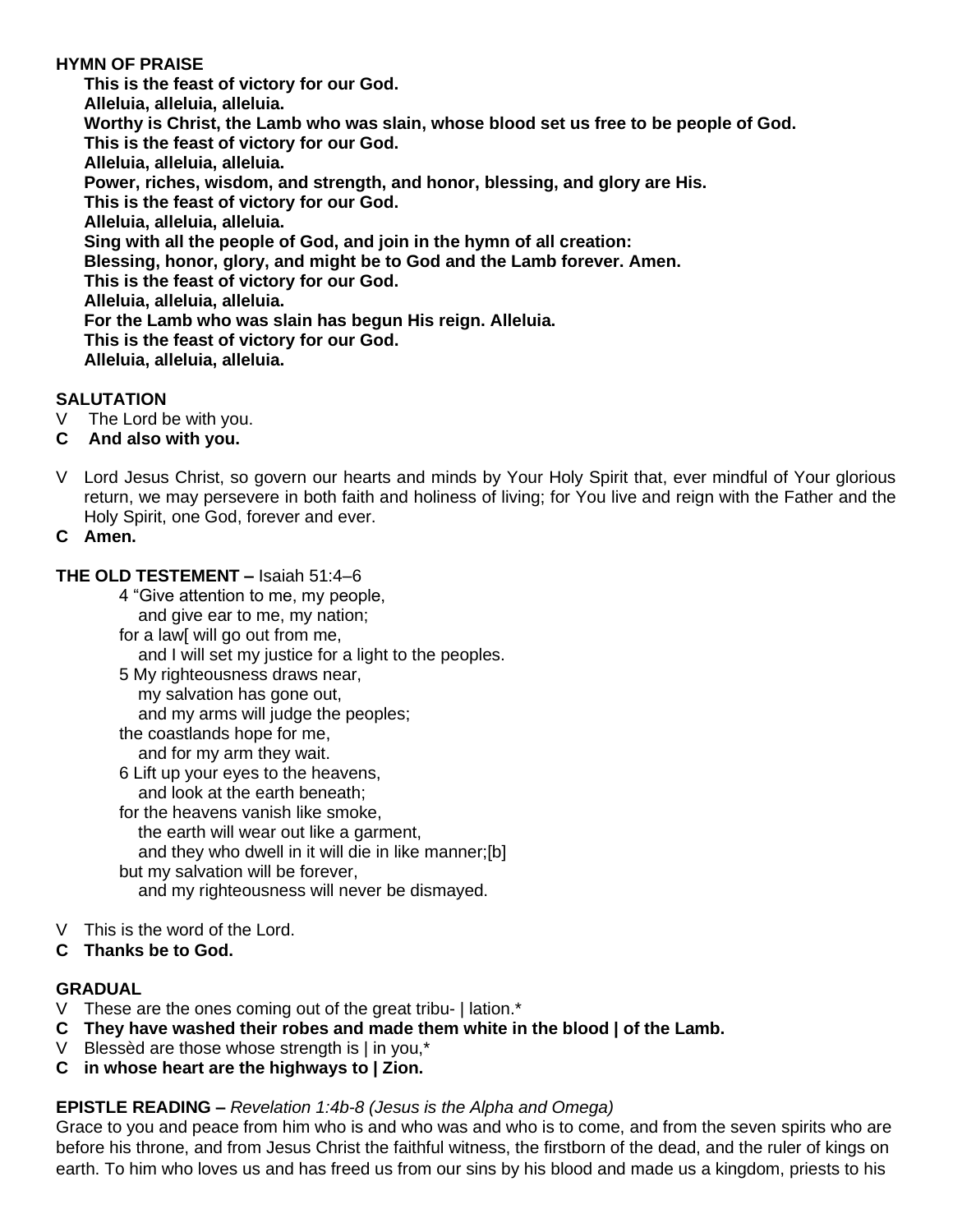God and Father, to him be glory and dominion forever and ever. Amen. Behold, he is coming with the clouds, and every eye will see him, even those who pierced him, and all tribes of the earth will wail on account of him. Even so. Amen. "I am the Alpha and the Omega," says the Lord God, "who is and who was and who is to come, the Almighty."

- V This is the word of the Lord.
- **C Thanks be to God.**

### **ALLELUIA**

**C Alleluia. Lord, to whom shall we go? You have the words of eternal life. Alleluia, Alleluia.**

#### **GOSPEL –** Mark 13:24–37

- V The Holy Gospel according to St. Mark, thirteenth chapter.
- **C Glory to You, O Lord.**
- V "But in those days, after that tribulation, the sun will be darkened, and the moon will not give its light, and the stars will be falling from heaven, and the powers in the heavens will be shaken. And then they will see the Son of Man coming in clouds with great power and glory. And then he will send out the angels and gather his elect from the four winds, from the ends of the earth to the ends of heaven. "From the fig tree learn its lesson: as soon as its branch becomes tender and puts out its leaves, you know that summer is near. So also, when you see these things taking place, you know that he is near, at the very gates. Truly, I say to you, this generation will not pass away until all these things take place. Heaven and earth will pass away, but my words will not pass away. "But concerning that day or that hour, no one knows, not even the angels in heaven, nor the Son, but only the Father. Be on guard, keep awake. For you do not know when the time will come. It is like a man going on a journey, when he leaves home and puts his servants in charge, each with his work, and commands the doorkeeper to stay awake. Therefore, stay awake—for you do not know when the master of the house will come, in the evening, or at midnight, or when the rooster crows, or in the morning— lest he come suddenly and find you asleep. And what I say to you I say to all: Stay awake."
- V This is the gospel of the Lord.
- **C Praise to You, O Christ**

**HYMN OF THE DAY** "How Great Thou Art" LSB 801

- **1 O Lord my God, when I in awesome wonder Consider all the works Thy hand hath made, I see the stars, I hear the mighty thunder, Thy pow'r throughout the universe displayed; Refrain.**
- **ref Then sings my soul, my Savior God, to Thee, How great Thou art! How great Thou art! Then sings my soul, my Savior God, to Thee, How great Thou art! How great Thou art!**
- **2 When through the woods and forest glades I wander, I hear the birds sing sweetly in the trees; When I look down from lofty mountain grandeur And hear the brook and feel the gentle breeze; Refrain.**
- **3 But when I think that God, His Son not sparing, Sent Him to die, I scarce can take it in— That on the cross my burden gladly bearing He bled and died to take away my sin; Refrain.**
- **4 When Christ shall come with shout of acclamation And take me home, what joy shall fill my heart! Then I shall bow in humble adoration And there proclaim: "My God, how great Thou art!"** © 1953, renewed 1981 Manna Music. Used by permission: , no. 1171585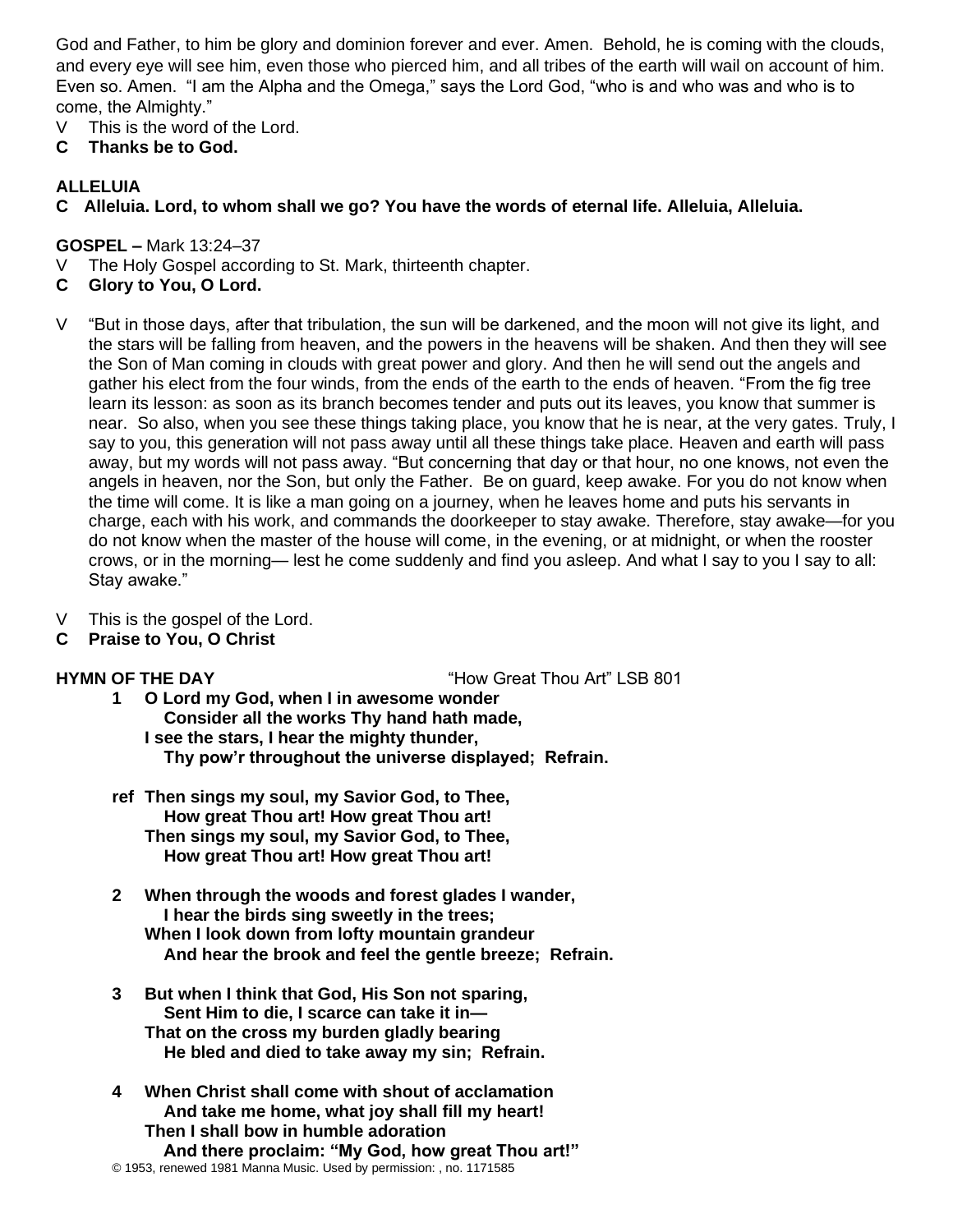# **THE SERMON**

### **NICENE CREED**

**I believe in one God, the Father Almighty, maker of heaven and earth and of all things visible and invisible. And in one Lord Jesus Christ, the only-begotten Son of God, begotten of His Father before all worlds, God of God, Light of Light, very God of very God, begotten, not made, being of one substance with the Father, by whom all things were made; who for us men and for our salvation came down from heaven and was incarnate by the Holy Spirit of the virgin Mary and was made man; and was crucified also for us under Pontius Pilate. He suffered and was buried. And the third day He rose again according to the Scriptures and ascended into heaven and sits at the right hand of the Father. And He will come again with glory to judge the living and the dead, whose kingdom will have no end. And I believe in the Holy Spirit, the Lord and giver of life, who proceeds from the Father and the Son, who with the Father and the Son together is worshiped and glorified, who spoke by the prophets. And I believe in one holy Christian and apostolic Church, I acknowledge one Baptism for the remission of sins, and I look for the resurrection of the dead and the life of the world to come. Amen.**

# **THE PRAYER OF THE CHURCH**

- V Lord, in Your mercy,
- **C hear our prayer.**

# **THE OFFERING**

# **OFFERTORY**

**C What shall I render to the Lord for all His benefits to me? I will offer the sacrifice of thanksgiving and will call on the name of the Lord. I will take the cup of salvation and will call on the name of the Lord. I will pay my vows to the Lord now in the presence of all His people, in the courts of the Lord's house, in the midst of you, O Jerusalem.**

# **SERVICE OF THE SACRAMENT**

# **PREFACE**

- V The Lord be with you.
- **C And also with you.**
- V Lift up your hearts.
- **C We lift them to the Lord.**
- V Let us give thanks to the Lord our God.
- **C It is right to give Him thanks and praise.**

### **PROPER PREFACE**

It is truly good, right, and salutary that we should at all times and in all places give thanks to You, holy Lord, almighty Father, everlasting God, through Jesus Christ, our Lord, who gave His life on the cross and was raised on the third day and has raised us with Him to live renewed life. Therefore with angels and archangels and with all the company of heaven we laud and magnify Your glorious name, evermore praising You and saying:

#### **SANCTUS**

**C Holy, holy, holy Lord God of pow'r and might: Heaven and earth are full of Your glory. Hosanna. Hosanna. Hosanna in the highest. Blessed is He who comes in the name of the Lord. Hosanna in the highest.**

#### **PRAYER OF THANKSGIVING**

Blessed are You, Lord of heaven and earth, for You have had mercy on those whom You created and sent Your only-begotten Son into our flesh to bear our sin and be our Savior. With repentant joy we receive the salvation accomplished for us by the all-availing sacrifice of His body and His blood on the cross.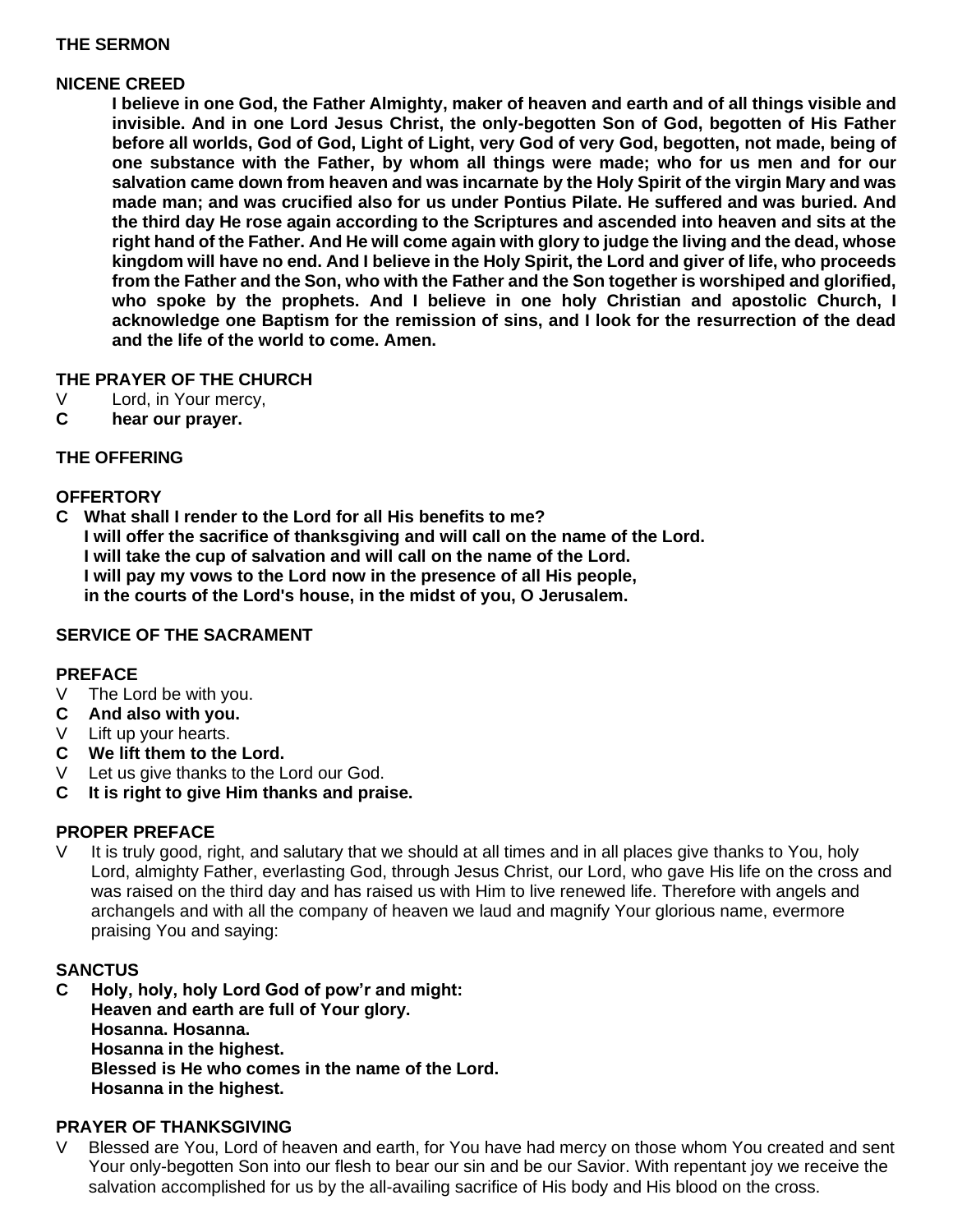Gathered in the name and the remembrance of Jesus, we beg You, O Lord, to forgive, renew, and strengthen us with Your Word and Spirit. Grant us faithfully to eat His body and drink His blood as He bids us do in His own testament. Gather us together, we pray, from the ends of the earth to celebrate with all the faithful the marriage feast of the Lamb in His kingdom, which has no end. Graciously receive our prayers; deliver and preserve us. To You alone, O Father, be all glory, honor, and worship, with the Son and the Holy Spirit, one God, now and forever.

**C Amen.**

# **LORD'S PRAYER**

V Lord, remember us in Your kingdom and teach us to pray:

**C Our Father who art in heaven, hallowed be Thy name, Thy kingdom come, Thy will be done on earth as it is in heaven; give us this day our daily bread; and forgive us our trespasses as we forgive those who trespass against us; and lead us not into temptation, but deliver us from evil.**

**For Thine is the kingdom and the power and the glory forever and ever. Amen.**

# **THE WORDS OF OUR LORD**

P Our Lord Jesus Christ, on the night when He was betrayed, took bread, and when He had given thanks, He broke it and gave it to the disciples and said: "Take, eat; this is My  $\Phi$  body, which is given for you. This do in remembrance of Me."

In the same way also He took the cup after supper, and when He had given thanks, He gave it to them, saying: "Drink of it, all of you; this cup is the new testament in My  $\Phi$  blood, which is shed for you for the forgiveness of sins. This do, as often as you drink it, in remembrance of Me."

# **PAX DOMINI**

- P The peace of the Lord be with you always.
- **C Amen.**

# **AGNUS DEI**

**C Lamb of God, You take away the sin of the world; have mercy on us. Lamb of God, You take away the sin of the world; have mercy on us. Lamb of God, You take away the sin of the world; grant us peace.**

**DISTRIBUTION HYMNS** "Let All Mortal Flesh Keep Silence" LSB 621

- **1 Let all mortal flesh keep silence And with fear and trembling stand; Ponder nothing earthly-minded, For with blessing in His hand Christ our God to earth descending Comes our homage to demand.**
- **2 King of kings yet born of Mary, As of old on earth He stood, Lord of lords in human vesture, In the body and the blood, He will give to all the faithful His own self for heav'nly food.**
- **3 Rank on rank the host of heaven Spreads its vanguard on the way As the Light of Light, descending From the realms of endless day, Comes the pow'rs of hell to vanquish As the darkness clears away.**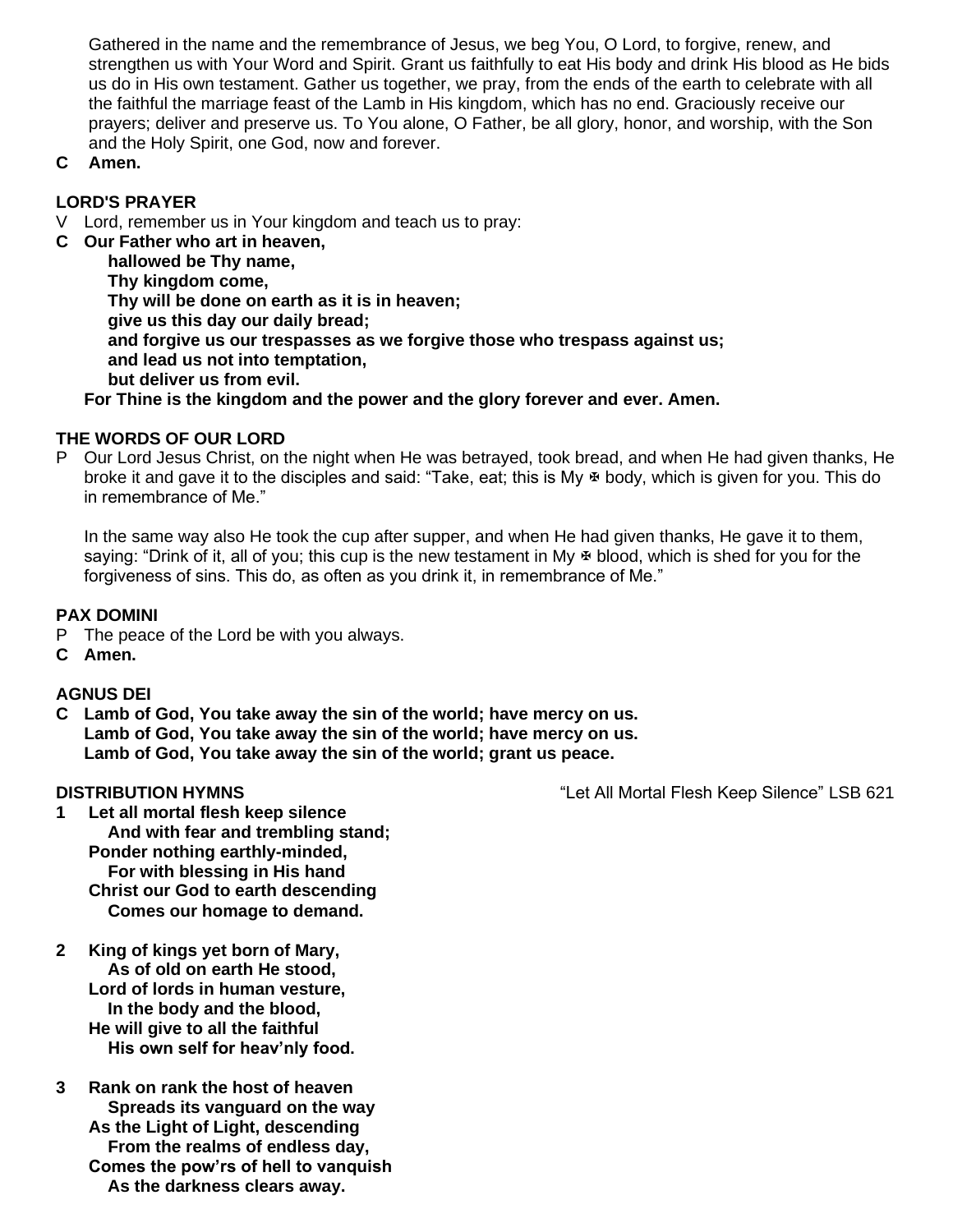**4 At His feet the six-winged seraph, Cherubim with sleepless eye, Veil their faces to the presence As with ceaseless voice they cry: "Alleluia, alleluia! Alleluia, Lord Most High!"**

Text: Public domain

"I Come, O Savior, to Thy Table" LSB 618

- **1 I come, O Savior, to Thy table, For weak and weary is my soul; Thou, Bread of Life, alone art able To satisfy and make me whole: Refrain**
- **ref Lord, may Thy body and Thy blood Be for my soul the highest good!**
- **2 Thy heart is filled with fervent yearning That sinners may salvation see Who, Lord, to Thee in faith are turning; So I, a sinner, come to Thee. Refrain**
- **3 Unworthy though I am, O Savior, Because I have a sinful heart, Yet Thou Thy lamb wilt banish never, For Thou my faithful shepherd art: Refrain**
- **4 Weary am I and heavy laden; With sin my soul is sore oppressed; Receive me graciously and gladden My heart, for I am now Thy guest. Refrain**
- **5 What higher gift can we inherit? It is faith's bond and solid base; It is the strength of heart and spirit, The covenant of hope and grace. Refrain** Text: © 1941 Concordia Publishing House. Used by permission: LSB Hymn License no. 110004275

#### **POST-COMMUNION CANTICLE**

**Thank the Lord and sing His praise; tell ev'ryone what He has done. Let all who seek the Lord rejoice and proudly bear His name. He recalls His promises and leads His people forth in joy with shouts of thanksgiving. Alleluia, alleluia.**

#### **POST-COMMUNION COLLECT**

We give thanks to You, almighty God, that You have refreshed us through this salutary gift, and we implore You that of Your mercy You would strengthen us through the same in faith toward You and in fervent love toward one another; through Jesus Christ, Your Son, our Lord, who lives and reigns with You and the Holy Spirit, one God, now and forever.

#### **BENEDICTION**

- V The Lord bless you and keep you. The Lord make His face shine on you and be gracious to you. The Lord look upon you with favor and + give you peace.
- **C Amen.**